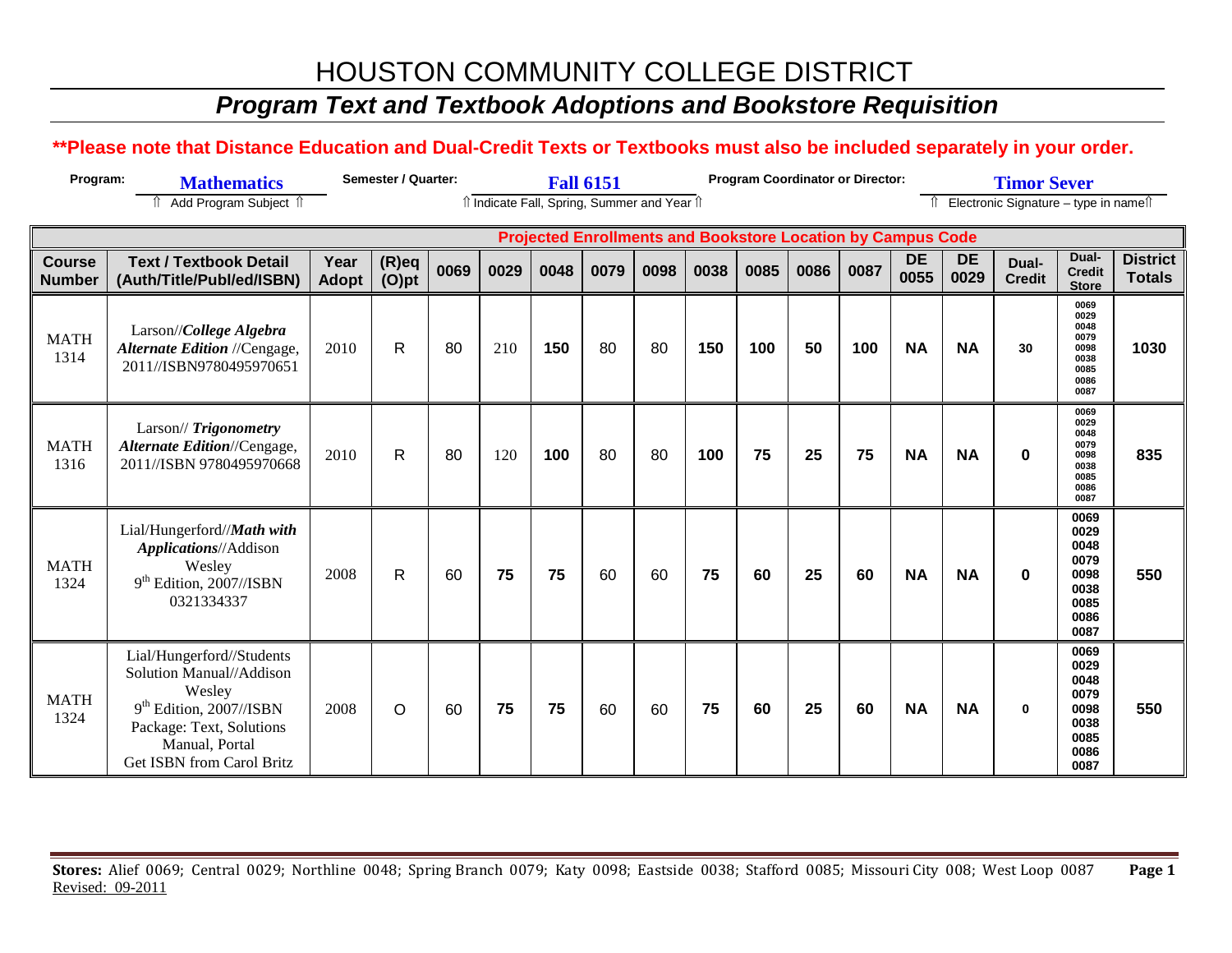### *Program Text and Textbook Adoptions and Bookstore Requisition*

#### \*\*Please note that Distance Education and Dual-Credit Texts or Textbooks must also be included separately in your order.<br>Program: Mathematics Semester / Quarter: Fall 6151 Program Coordinator or Director: Timor Sever ⇑ Add Program Subject ⇑ ⇑ Indicate Fall, Spring, Summer and Year ⇑ ⇑ Electronic Signature – type in name⇑  **Projected Enrollments and Bookstore Location by Campus Code Course Number Text / Textbook Detail (Auth/Title/Publ/ed/ISBN) Year Adopt (R)eq (O)pt <sup>0069</sup> <sup>0029</sup> <sup>0048</sup> <sup>0079</sup> <sup>0098</sup> <sup>0038</sup> <sup>0085</sup> <sup>0086</sup> <sup>0087</sup> DE 0055 DE 0029 Dual-Credit Dual-Credit Store District Totals** Math 1325 Lial/Hungerford//*Math with Applications*//Addison Wesley 9<sup>th</sup> Edition, 2007//ISBN 0321334337 2008 R 60 **50 50** 60 60 **50 60 30 60 NA NA 0 0069 0029 0048 0079 0098 0038 0085 0086 0087 450** Math 1325 Lial/Hungerford//Students Solution Manual//Addison Wesley 9<sup>th</sup> Edition, 2007//ISBN Package: Text, Solutions Manual, Portal Get ISBN from Carol Britz 2208 O 60 **50 50** 60 60 **50 60 30 60 NA NA 0 0069 0029 0048 0079 0098 0038 0085 0086 0087 450** MATH 1332 Blitzer //*Thinking Mathematically* //Prentice Hall 4<sup>th</sup> Edition, 2008//ISBN 0131752049 2008 R 60 **30 30** 60 60 **30 25 25 25 NA NA 0 0069 0029 0048 0079 0098 0038 0085 0086 0087 345** MATH 1332 Blitzer //*Thinking Mathematically* //Prentice Hall 4th Edition, 2008//ISBN Package: Text, Solutions Manual, Portal Get ISBN from 2008 O 60 **30 30** 60 60 **30 25 30 25 NA NA 0 0069 0029 0048 0079 0098 0038 0085 0086 0087 345**

**Stores:** Alief 0069; Central 0029; Northline 0048; Spring Branch 0079; Katy 0098; Eastside 0038; Stafford 0085; Missouri City 008; West Loop 0087 **Page 2** Revised: 09-2011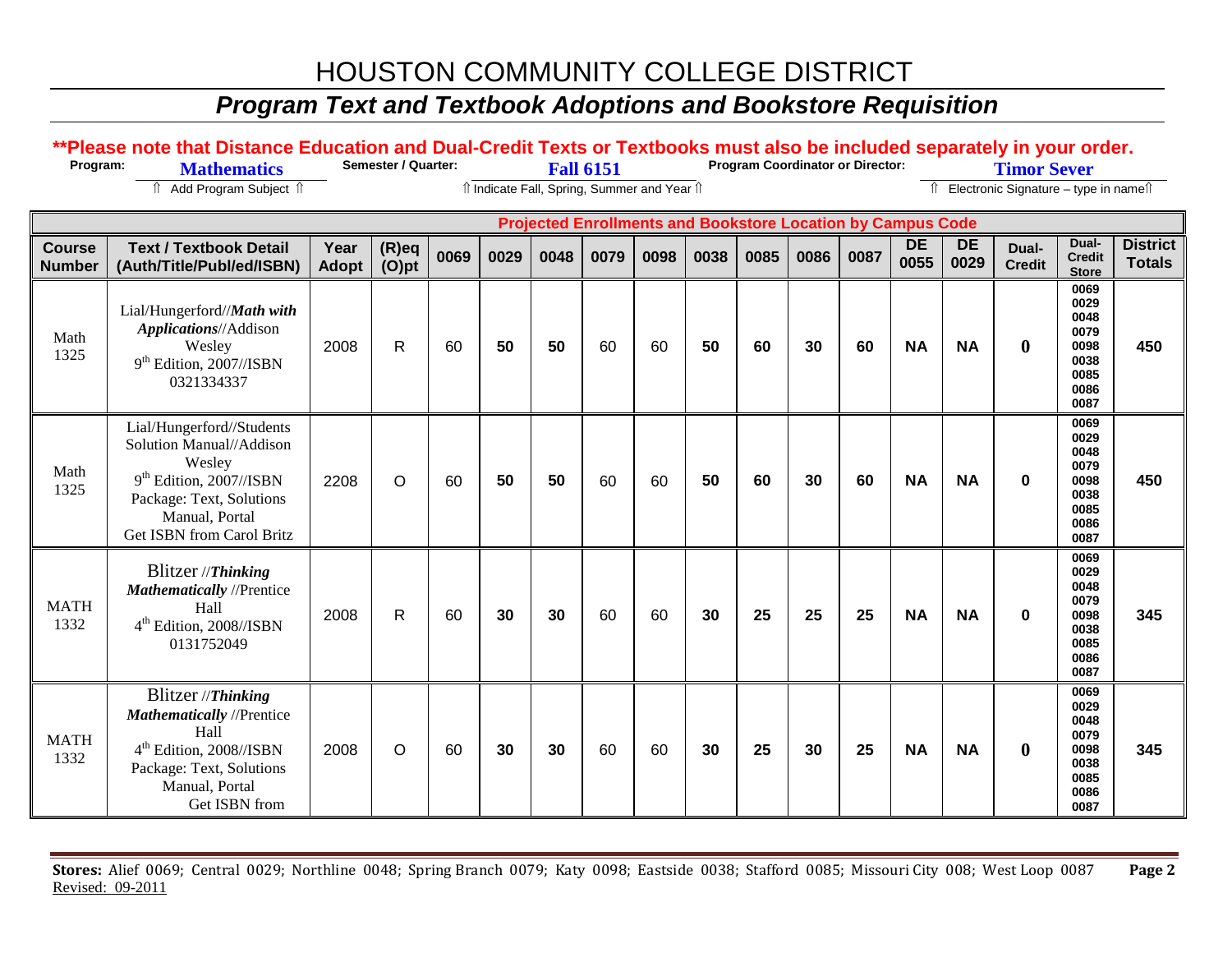### *Program Text and Textbook Adoptions and Bookstore Requisition*

#### \*\*Please note that Distance Education and Dual-Credit Texts or Textbooks must also be included separately in your order.<br>Program: Mathematics Semester / Quarter: Fall 6151 Program Coordinator or Director: Timor Sever ⇑ Add Program Subject ⇑ ⇑ Indicate Fall, Spring, Summer and Year ⇑ ⇑ Electronic Signature – type in name⇑  **Projected Enrollments and Bookstore Location by Campus Code Course Number Text / Textbook Detail (Auth/Title/Publ/ed/ISBN) Year Adopt (R)eq (O)pt <sup>0069</sup> <sup>0029</sup> <sup>0048</sup> <sup>0079</sup> <sup>0098</sup> <sup>0038</sup> <sup>0085</sup> <sup>0086</sup> <sup>0087</sup> DE 0055 DE 0029 Dual-Credit Dual-Credit Store District Totals** Math 1342 Larson, Farber//*Elementary Statistics* //Pearson Fifth Edition, 2012//ISBN 9780321693624 2010 R 90 **130 100** 90 90 **100 60 30 60 NA NA 0 0069 0029 0048 0079 0098 0038 0085 0086 0087 720** Math 1342 Larson, Farber// *Elementary Statistics* //Pearson Fifth Edition, 2012//ISBN 1256321087 Package: Text, Solutions Manual, Portal 2010 O 90 **130 100** 90 90 **100 60 30 60 NA NA 0 0069 0029 0048 0079 0098 0038 0085 0086 0087 720** Math 1350 Billstein, Libeskind, and Lott //*Problem Solving Approach to Mathematics*// Addison Wesley Longman Tenth Edition, 2010//ISBN 9780321570550 2010 R 50 **60 30** 50 50 **30 60 30 60 NA NA 0 0069 0029 0048 0079 0098 0038 0085 0086 0087 220** Math 1351 Billstein, Libeskind, and Lott //*Problem Solving Approach to Mathematics*// Addison Wesley Longman Tenth Edition, 2010//ISBN 9780321570550 2010 R 50 **60 30** 50 50 **30 60 30 60 NA NA 0 0069 0029 0048 0079 0098 0038 0085 0086 0087 220**

**Stores:** Alief 0069; Central 0029; Northline 0048; Spring Branch 0079; Katy 0098; Eastside 0038; Stafford 0085; Missouri City 008; West Loop 0087 **Page 3** Revised: 09-2011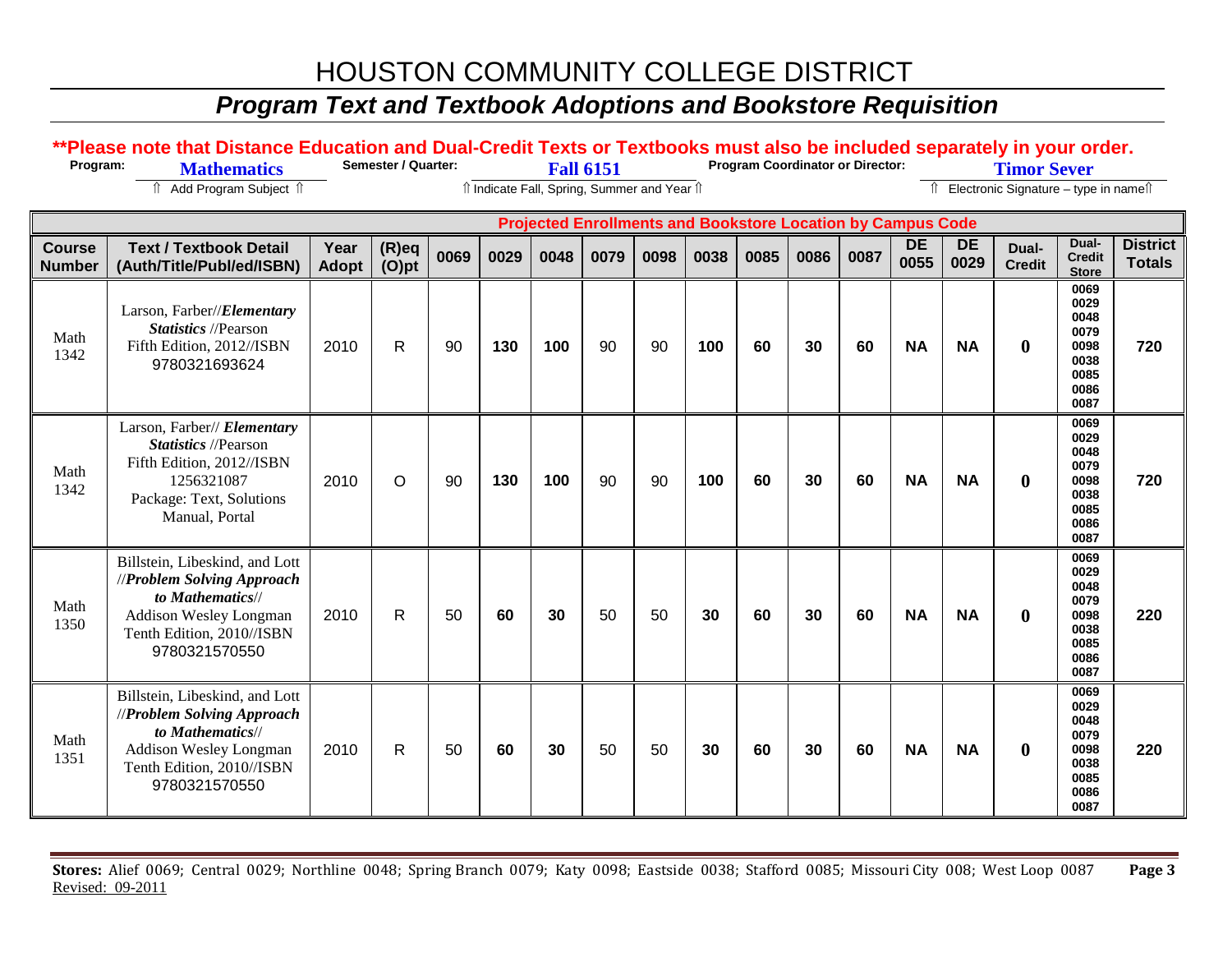### *Program Text and Textbook Adoptions and Bookstore Requisition*

#### \*\*Please note that Distance Education and Dual-Credit Texts or Textbooks must also be included separately in your order.<br>Program: Mathematics Semester / Quarter: Fall 6151 Program Coordinator or Director: Timor Sever ⇑ Add Program Subject ⇑ ⇑ Indicate Fall, Spring, Summer and Year ⇑ ⇑ Electronic Signature – type in name⇑  **Projected Enrollments and Bookstore Location by Campus Code Course Number Text / Textbook Detail (Auth/Title/Publ/ed/ISBN) Year Adopt (R)eq (O)pt <sup>0069</sup> <sup>0029</sup> <sup>0048</sup> <sup>0079</sup> <sup>0098</sup> <sup>0038</sup> <sup>0085</sup> <sup>0086</sup> <sup>0087</sup> DE 0055 DE 0029 Dual-Credit Dual-Credit Store District Totals** Math 2305 Rosen//*Discrete Mathematics and its Applications*//McGraw-Hill Seventh Edition, 2012//ISBN 9780073383095 2010 R 20 **20 20** 20 20 **20 25 30 0 NA NA 0 0069 0029 0048 0079 0098 0038 0085 0086 0087 175** Math 2318 Anton//*Elementary Linear Algebra (Applications Version)*//Wiley 10th , 2005//ISBN 978-0-470- 43205-1 2010 R 20 **60 25** 20 20 **25 25 0 25 NA NA 0 0069 0029 0048 0079 0098 0038 0085 0086 0087 220** Math 2320 Zill// *A First Course in Differential Equations with Modeling Applications* // Brooks Cole 10th Edition, 2009//ISBN-13 978-1111827052 2010 R 25 **25 50** 25 25 **50 25 0 25 NA NA 0 0069 0029 0048 0079 0098 0038 0085 0086 0087 200** Math 2320 Zill// *Student Resource and Solutions Manual* // Brooks Cole 10<sup>th</sup> Edition, ISBN-13 978-1133491927 2010 O 25 **25 50** 25 25 **50 25 0 25 NA NA 0 0069 0029 0048 0079 0098 0038 0085 0086 0087 200**

**Stores:** Alief 0069; Central 0029; Northline 0048; Spring Branch 0079; Katy 0098; Eastside 0038; Stafford 0085; Missouri City 008; West Loop 0087 **Page 4** Revised: 09-2011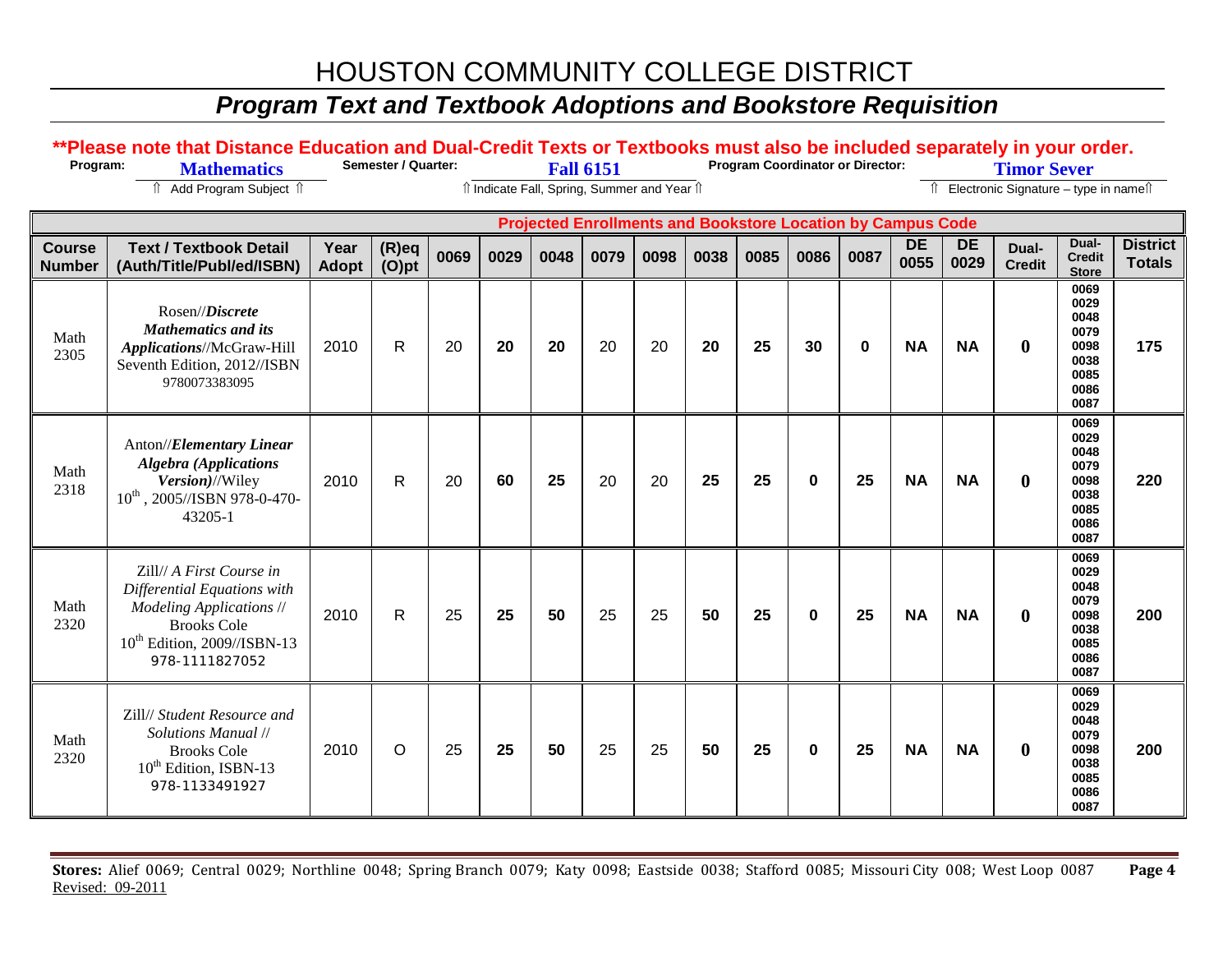### *Program Text and Textbook Adoptions and Bookstore Requisition*

#### \*\*Please note that Distance Education and Dual-Credit Texts or Textbooks must also be included separately in your order.<br>Program: Mathematics Semester / Quarter: Fall 6151 Program Coordinator or Director: Timor Sever ⇑ Add Program Subject ⇑ ⇑ Indicate Fall, Spring, Summer and Year ⇑ ⇑ Electronic Signature – type in name⇑  **Projected Enrollments and Bookstore Location by Campus Code Course Number Text / Textbook Detail (Auth/Title/Publ/ed/ISBN) Year Adopt (R)eq (O)pt <sup>0069</sup> <sup>0029</sup> <sup>0048</sup> <sup>0079</sup> <sup>0098</sup> <sup>0038</sup> <sup>0085</sup> <sup>0086</sup> <sup>0087</sup> DE 0055 DE 0029 Dual-Credit Dual-Credit Store District Totals** MATH 2412 Blitzer//*Precalculus*//Prentic e Hall 3<sup>rd</sup> Edition .2007//ISBN 9780131959934 2008 R 50 **50 50** 50 50 **50 60 30 60 NA NA 90 0069 0029 0048 0079 0098 0038 0085 0086 0087 540** MATH 2412 Blitzer//*Precalculus*//Prentic e Hall 3<sup>rd</sup> Edition ,2007//ISBN1256325139 Package: Text, Solutions Manual, Portal 2010 O 60 **75 75** 60 60 **75 60 30 60 NA NA 90 0069 0029 0048 0079 0098 0038 0085 0086 0087 540** MATH 2413 Larson, Edwards //*Calculus*//Cengage Learning/ $/10^{th}$  Edition, 2013//ISBN-13 **978-1285057095** 2010 R 60 **100 100** 60 60 **100 80 30 80 NA NA 0 0069 0029 0048 0079 0098 0038 0085 0086 0087 650** Math 2414 Larson, Edwards //*Calculus*//Cengage Learning/ $/10^{th}$  Edition, 2013//ISBN-13 **978-1285057095** 2010 R 60 **50 50** 60 60 **50 60 30 60 NA NA 0 0069 0029 0048 0079 0098 0038 0085 0086 0087 480**